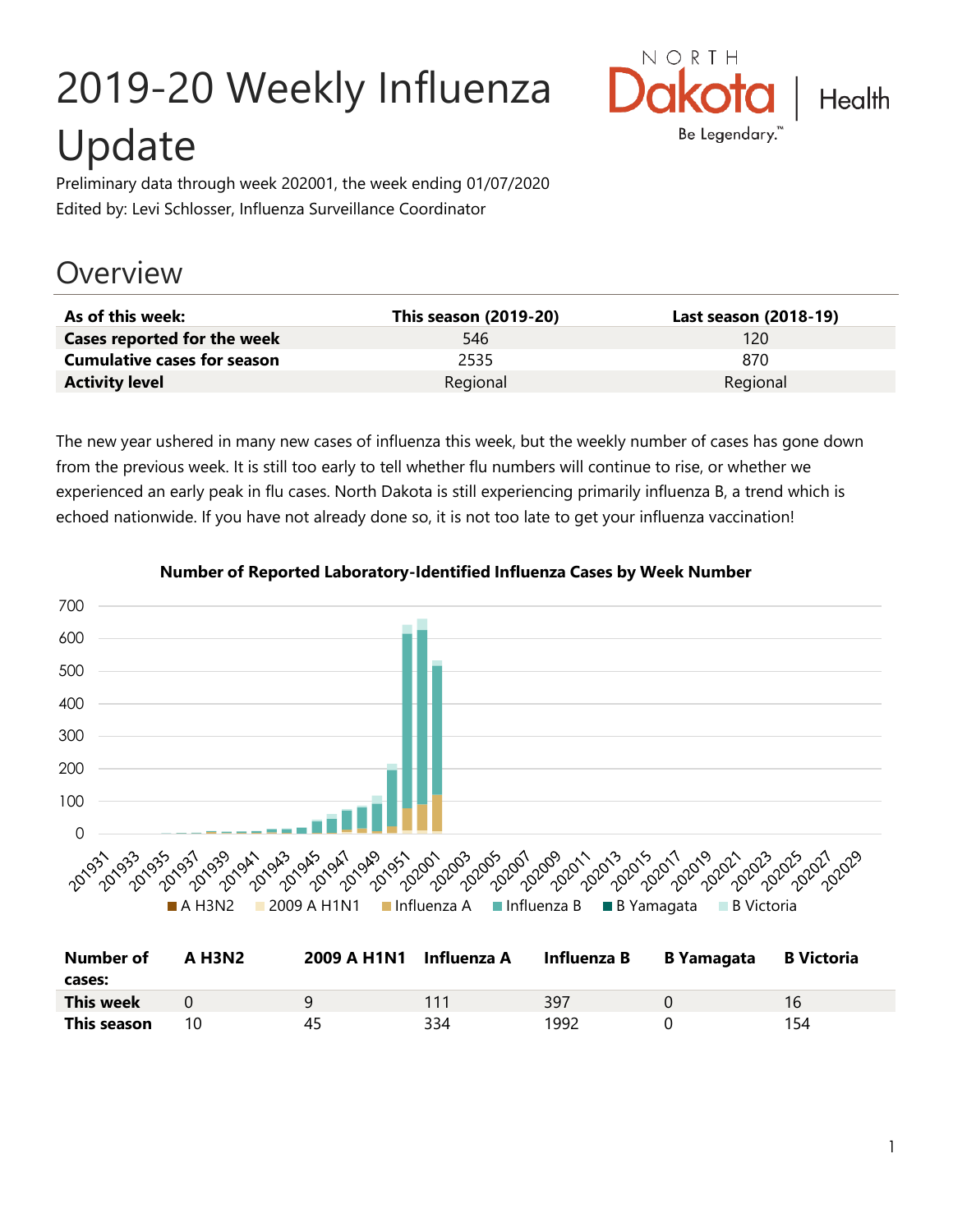Laboratory-confirmed influenza is a reportable disease in North Dakota. Influenza "cases" include people that have tested positive for influenza in a healthcare setting. It does not include people with influenza who did not seek healthcare, or who were diagnosed without a lab test, which is common. The true number of people with influenza in North Dakota is underrepresented, but case data allows us to see where and in what populations influenza is circulating. It also provides context regarding how the current season compares with previous seasons. Find more information about cases on [www.ndflu.com.](file://///nd.gov/doh/DOH-DATA/MSS/DC/PROGRAM/IMMUNE/Immunize/Influenza/Inf18-19/Surveillance/Weekly%20Summaries/www.ndflu.com)



# Case Demographics

#### Cases by **County**



© GeoNames, Navteq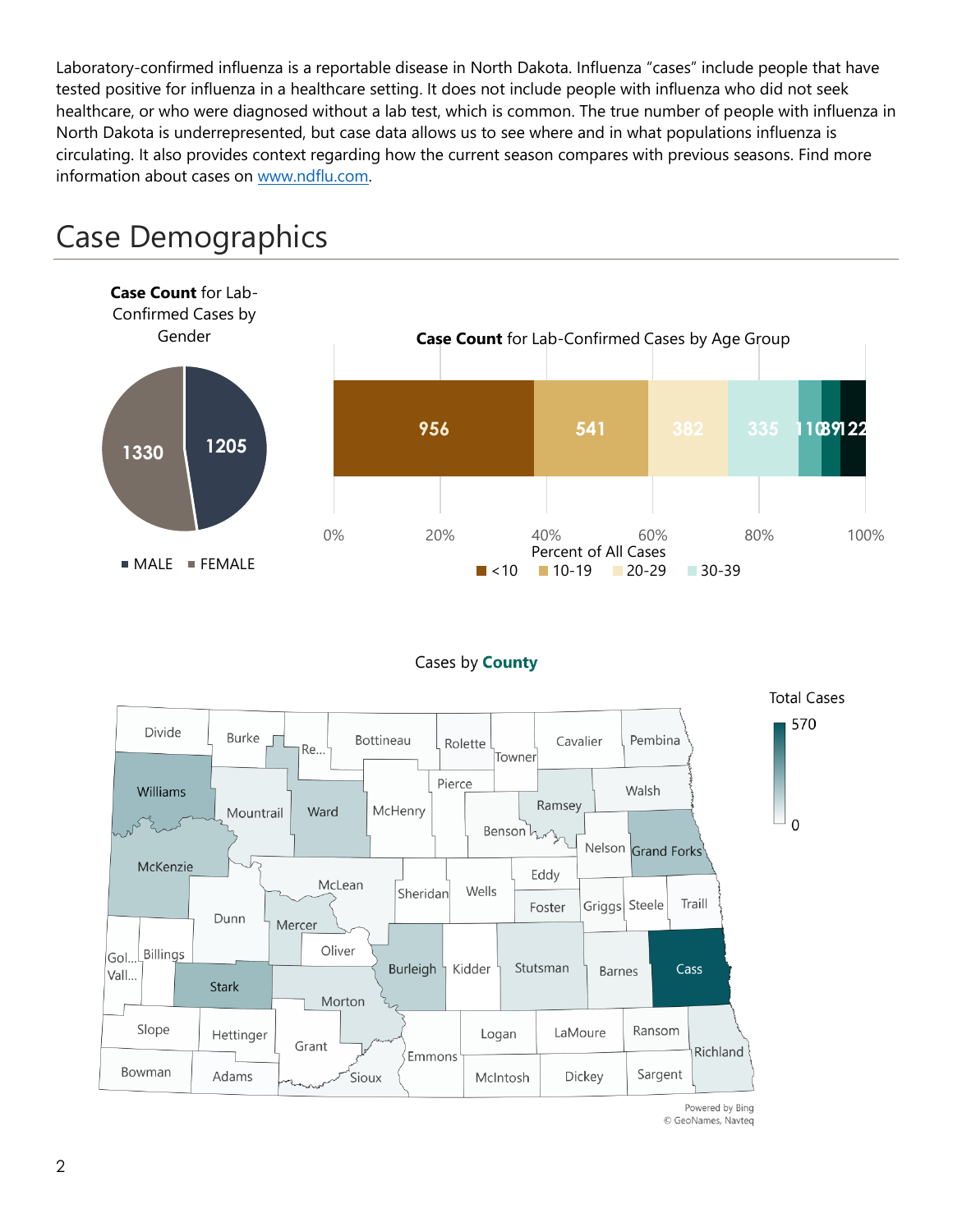# **Outbreaks**

During the influenza season, influenza outbreaks are common anywhere people gather, including schools, child care centers, and health care facilities. Outbreaks of influenza or influenza-like illness may be reported to the NDDoH. The following outbreaks have been reported this season:

| <b>Setting</b>                                        | <b>Number of outbreaks</b> | <b>Identified pathogens</b> |
|-------------------------------------------------------|----------------------------|-----------------------------|
| Long Term Care, Basic Care,<br><b>Assisted Living</b> | 3.                         | Influenza B                 |
| <b>Schools</b>                                        |                            |                             |
| <b>Child Care Centers</b>                             |                            |                             |

# Surveillance Programs

In addition to case reporting, the NDDoH uses a variety information sources to fully describe of what is happening during the influenza season.

#### Hospitalizations

This season, the NDDoH has introduced a new influenza hospitalization surveillance program. Select North Dakota hospitals report the number influenza-related hospitalizations weekly to the NDDoH. Because this surveillance methodology is new, hospitalization numbers this year may not be comparable to previous years.





#### Deaths

Data on pneumonia and influenza deaths is obtained from Vital Records and based on the cause of death listed on the death certificate.

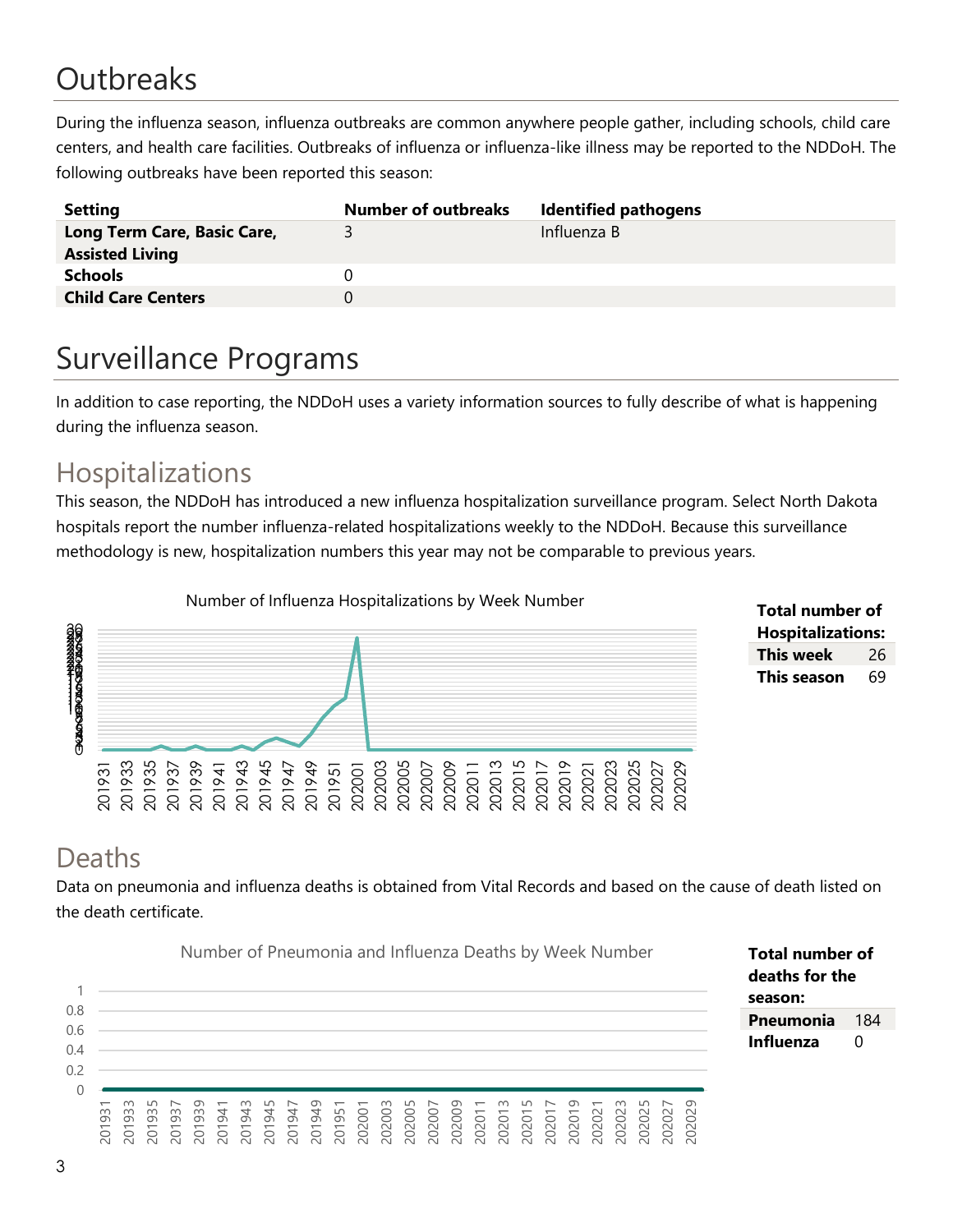## Outpatient Influenza-like Illness

The NDDoH participates in the national U.S. Outpatient Influenza-like Illness Surveillance Network (ILINet). Data from participating outpatient providers in North Dakota are pooled to create a state-wide estimate for the weekly percent of healthcare visits due to influenza-like illness (ILI). Patients presenting with a fever of 100ºF or greater and a cough and/or sore throat are considered to have ILI. For more information on state and national ILINet data, see **FluView** [Interactive.](https://gis.cdc.gov/grasp/fluview/fluportaldashboard.html)



Percent of Outpatient Visits Due to Influenza-like Illness by Week, Current and Previous Season

#### Sentinel Laboratory Data

The NDDoH receives influenza and RSV testing data from participating sentinel laboratories across the state. The total number of positive tests and the total number of tests conducted are reported and used to create a state-wide percent positivity statistic. For influenza, percent positivity of 10% or greater indicates "season level" influenza activity.

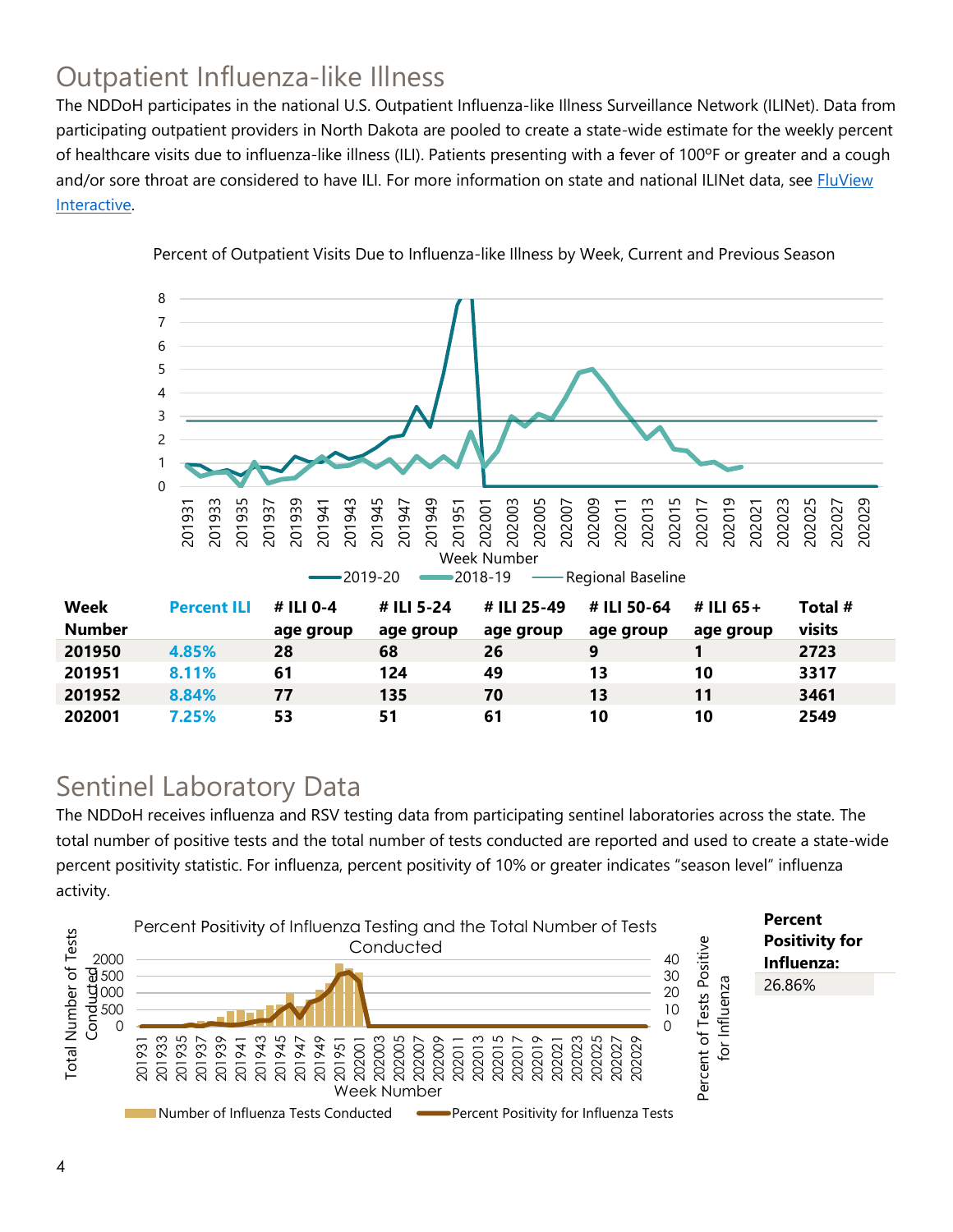

#### School Absenteeism

During the influenza season, increases in school absenteeism data can be used as an early indicator for influenza circulation. The NDDoH received absenteeism data from a majority of schools in the state. Data here include absences for all reasons.



# Multi-season Comparison